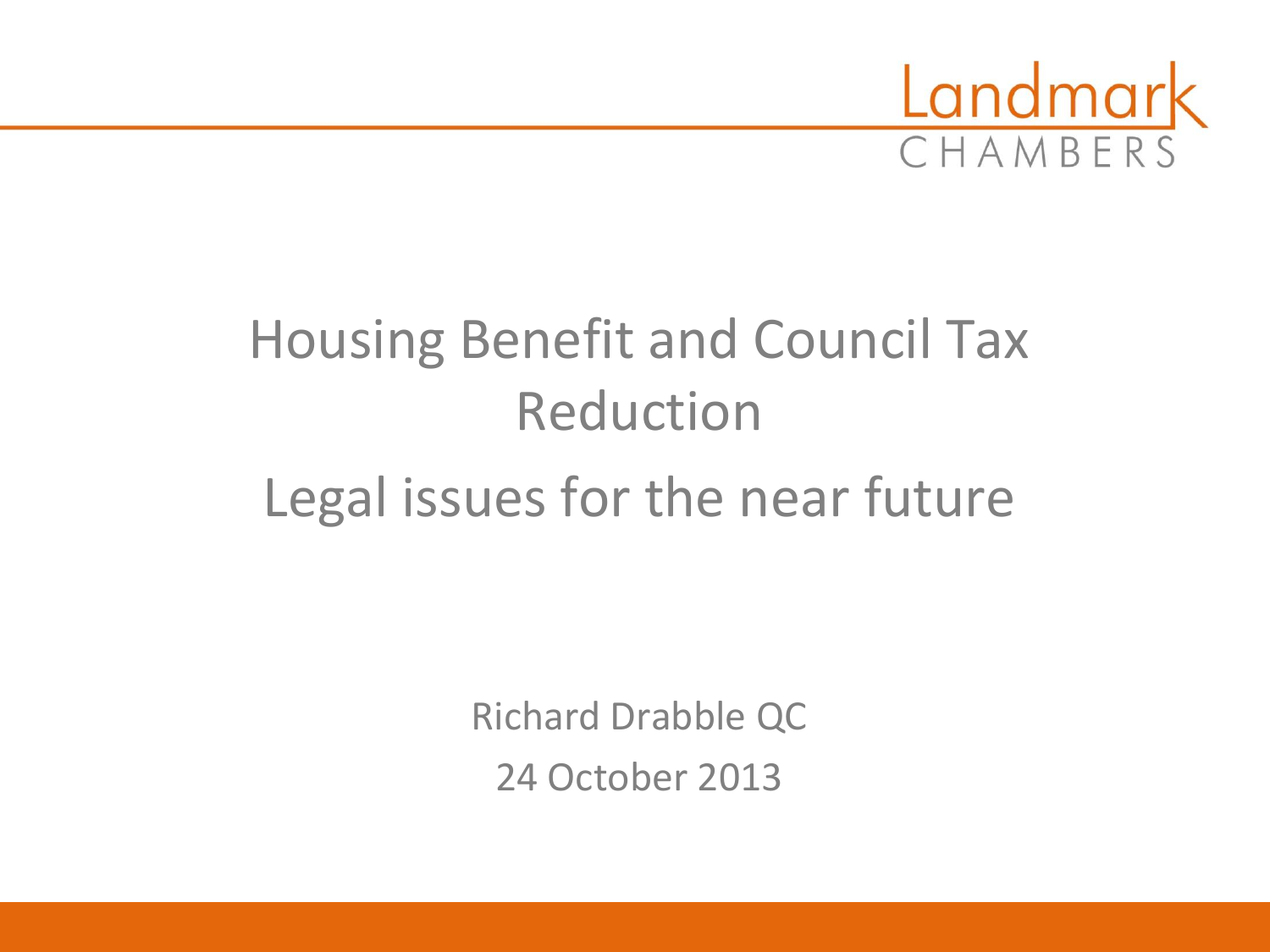- Genesis of the talk the thought that in relation to both housing benefit and council tax reduction the recent reforms have left a different role for local authorities
- Most obvious example is the increased role for discretionary housing payments ("DHPs"). Much of the talk concerned with current case-law developments affecting central government amendments of welfare provision and their implications for the use of DHPs as a "safety valve".
- Talk could be described as "thoughts on a means test"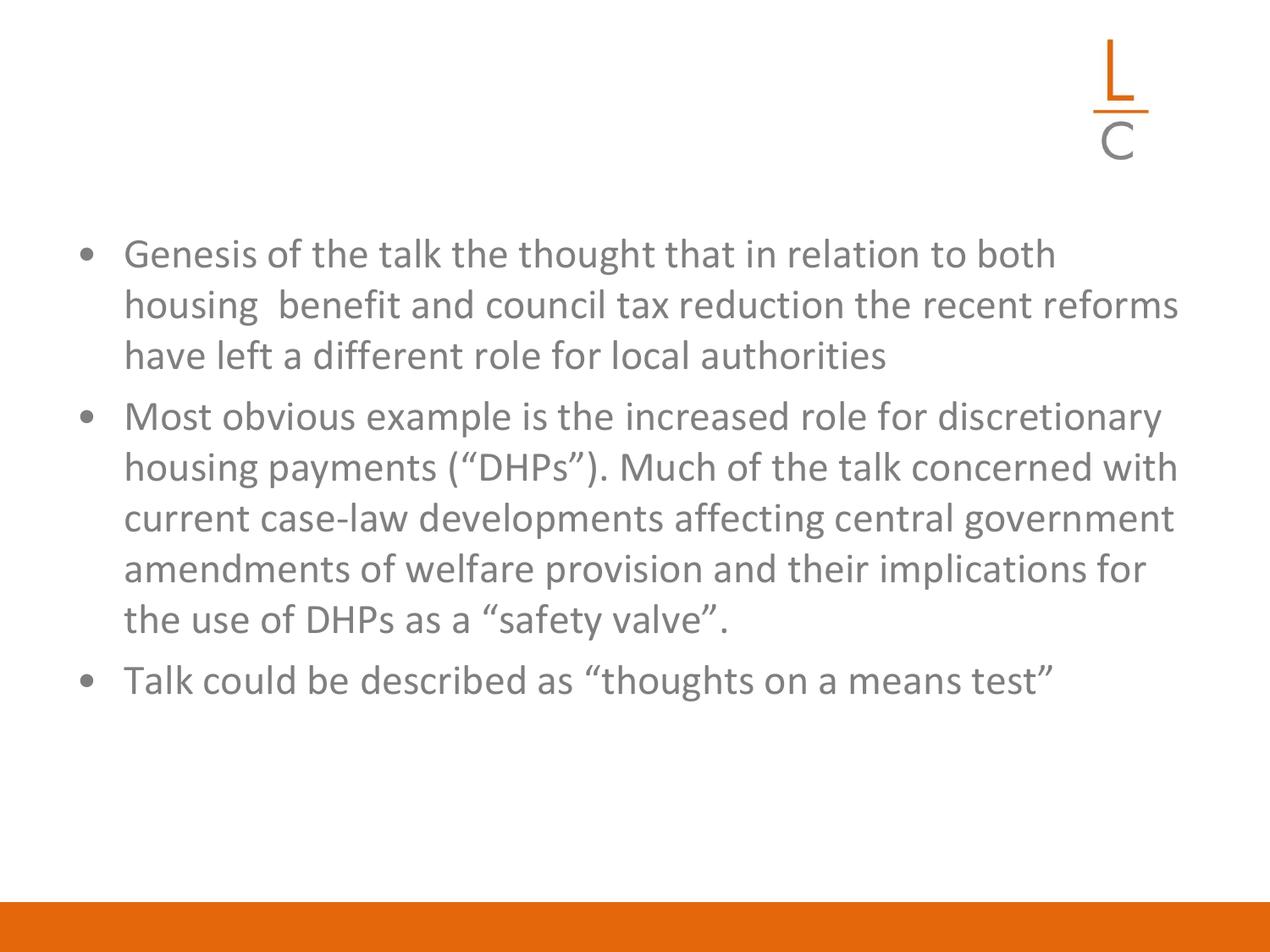### **Burnip 2013 PTSR 117; 2012 EWCA Civ 629**

Building blocks:-

- •Disability is a "status" for the purposes of article 14
- •The problem is how to characterise the need the claimants had which was an

objective need for an extra bedroom, either because of the need to provide for care

by night or for two children who could not share because of disability.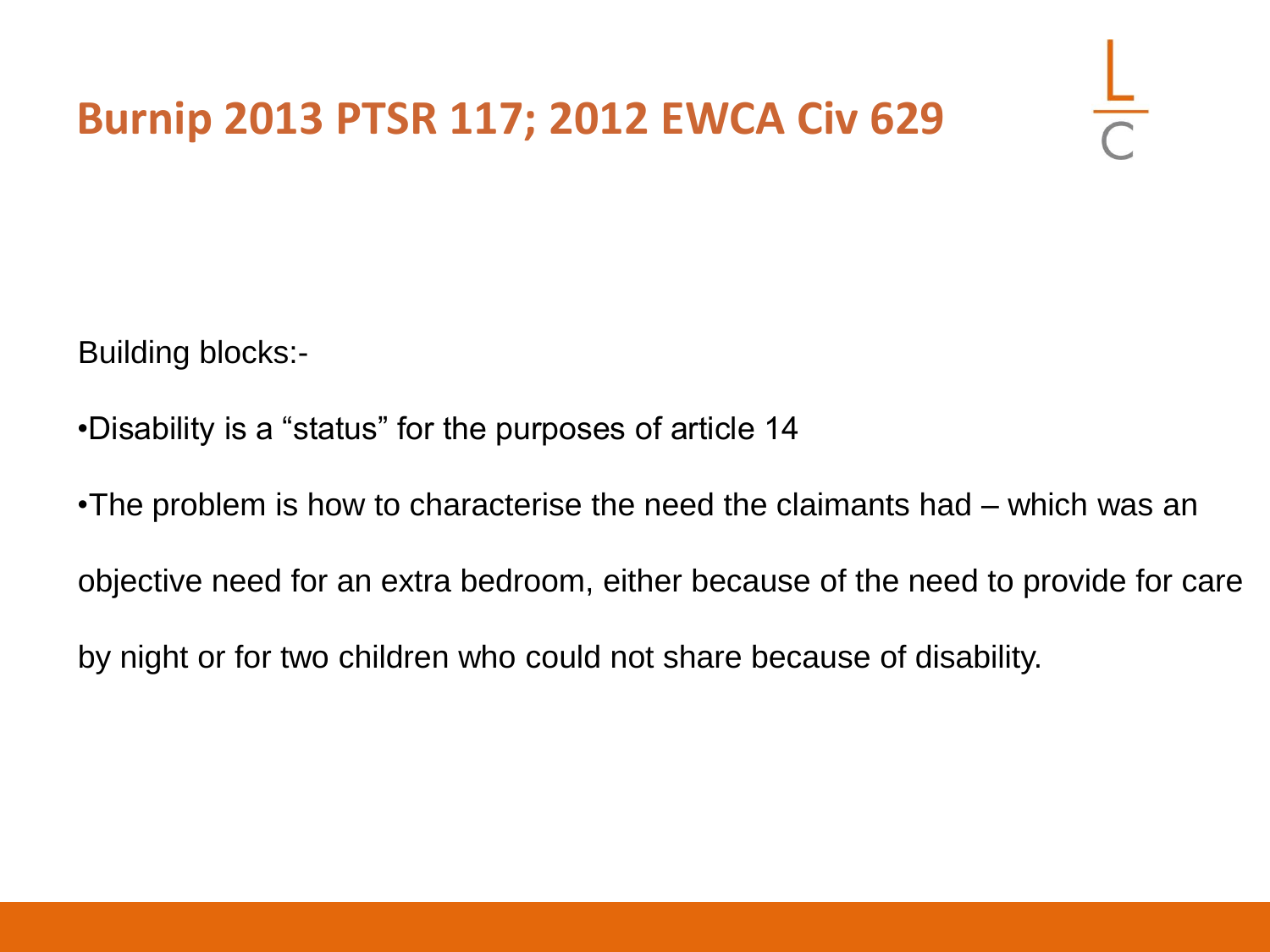Maurice Kay LJ:-

- That Article 14 embraces a form of discrimination akin to indirect discrimination in domestic law is well-known. Thus, in *DH v Czech Republic* (2008) 47 EHRR 3, the Strasbourg Court stated (at paragraph 175):
- "… a general policy or measure that has disproportionately prejudicial effects on a particular group may be considered discriminatory notwithstanding that it is not specifically aimed at that group."
- The submission here is that, whilst the statutory criteria provided for an able-bodied person to be given HB which would be an adequate contribution towards his accommodation needs, they failed to make equivalent provision in relation to the severely disabled, whose needs are more costly.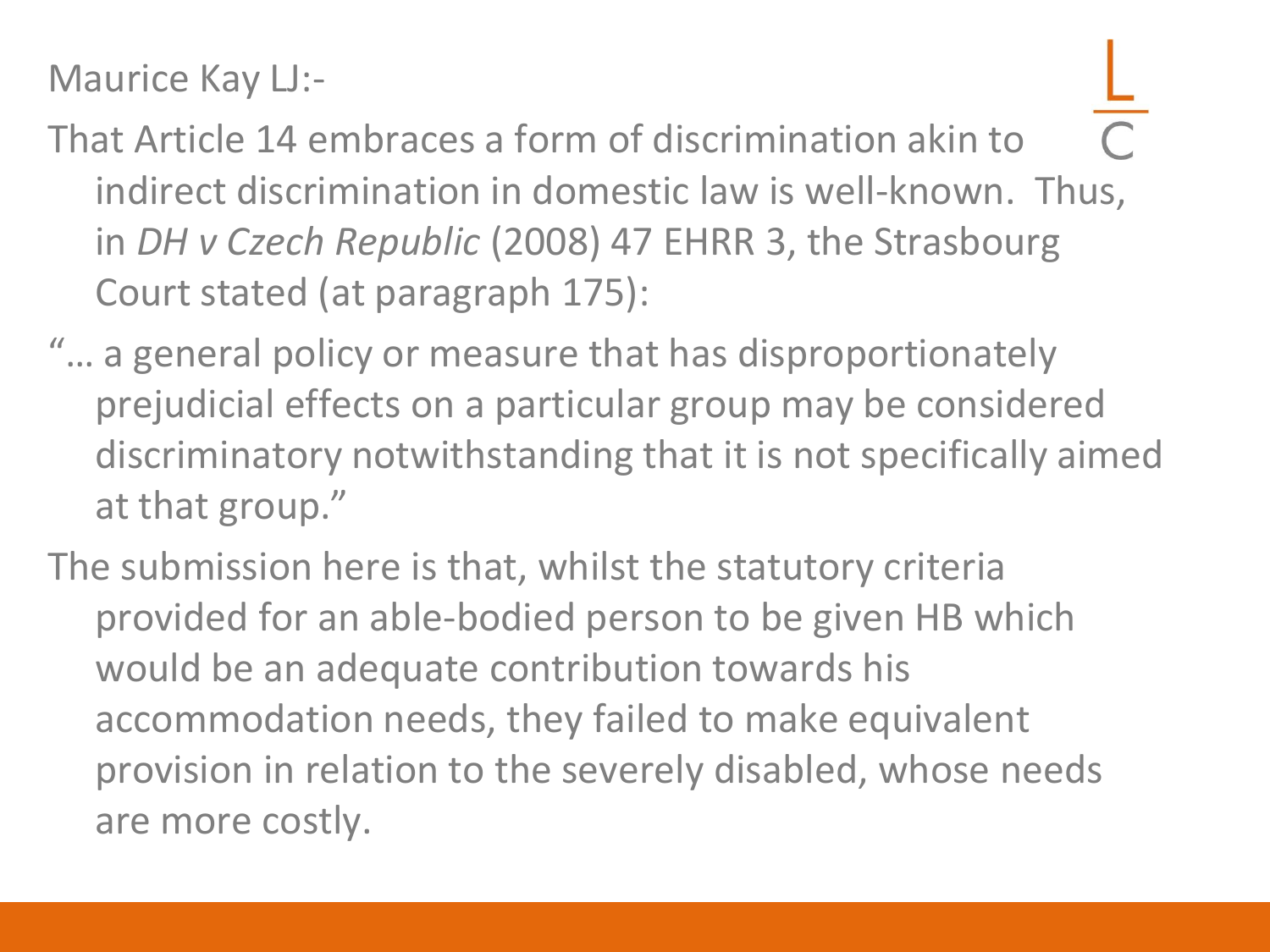- The skeleton argument on behalf of the appellants puts this aspect of their case as follows:
- "The difference between a disabled person such as the [appellant] and a non-disabled person is that the disabled person has a level of need which is greater to enable him to live in a dignified manner in the community. The State's failure to recognise this difference by making adequate provision represents a breach of the *Thlimmenos* obligation to treat different cases in a different way."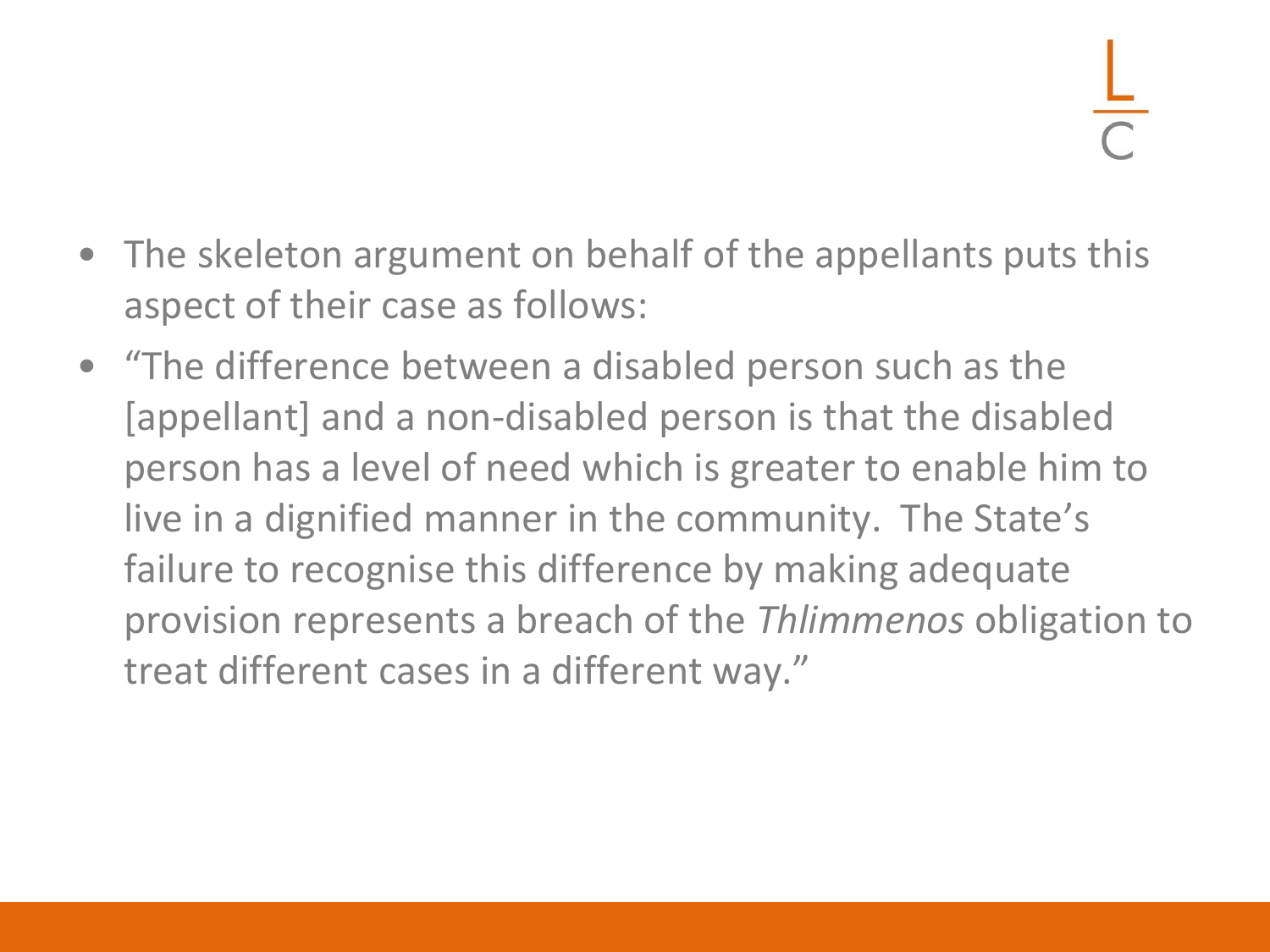Conclusion:-

Whilst it is true that there has been a conspicuous lack of cases post- *Thlimmenos* in which a positive obligation to allocate resources has been established, I am not persuaded that it is because of a legal no-go area. I accept that it is incumbent upon a court to approach such an issue with caution and to consider with care any explanation which is proffered by the public authority for the discrimination. However, this arises more at the stage of justification than at the earlier stage of considering whether discrimination has been established. I can see no warrant for imposing a prior limitation on the *Thlimmenos* principle.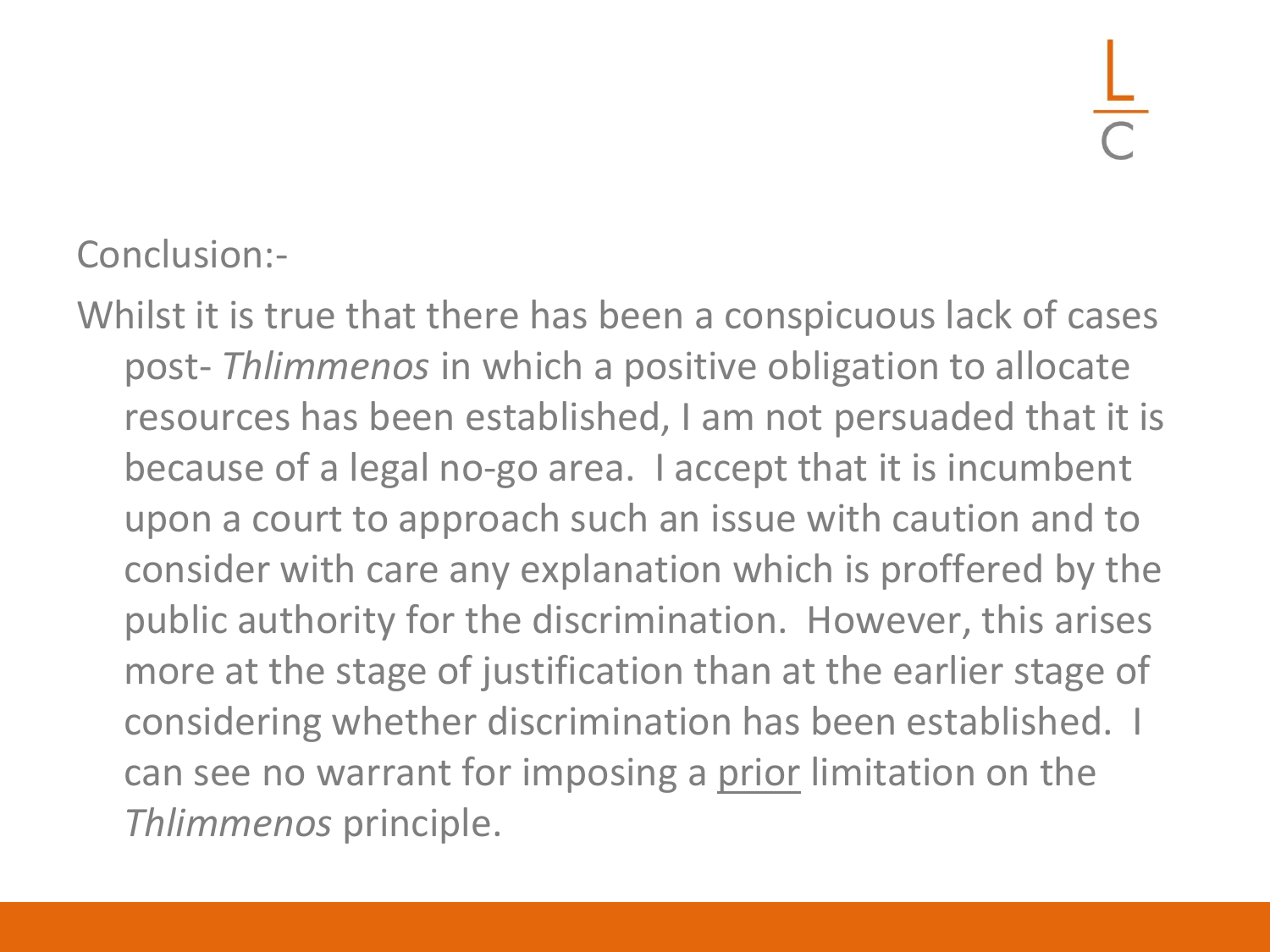- Henderson J dealt with justification. His judgment has potential implications for means tests and/or the allocation of discretionary payments.
- "it is necessary to draw a clear distinction between the benefits .... for his subsistence, and those which he was entitled to claim in respect of his housing needs. His incapacity benefit and DLA were intended to meet (or help to meet) his ordinary living expenses as a severely disabled person. They were not intended to help with his housing needs. This is demonstrated ..not only by the availability of HB and DHPs as separate benefits but also by the way in which HB is structured. .... the amount of HB is fixed by reference to an applicable amount which represents what the claimant is taken to need to live on....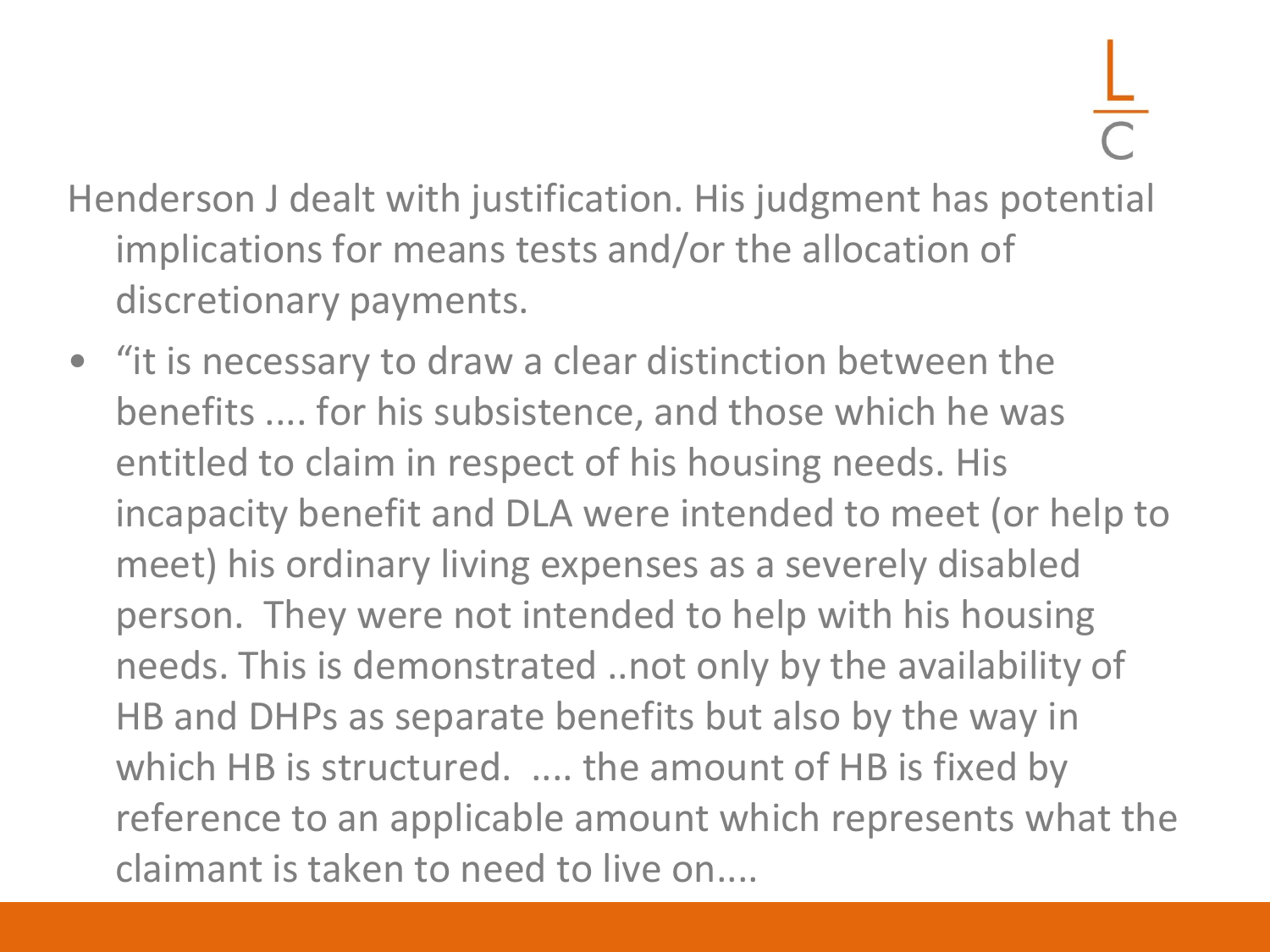Discretionary housing payments were in principle available as a possible way of bridging this gap, but they cannot ..be regarded as an... answer to the problem. This follows from the cumulative effect of a number of separate factors. The payments were purely discretionary in nature; their duration was unpredictable; they were payable from a capped fund; and their amount, if they were paid at all, could not be relied upon to cover even the difference between the one and two bedroom rates of LHA, and still less the full amount of the shortfall. To recognise these shortcomings is not in any way to belittle the valuable assistance that discretionary housing payments are able to provide, but is merely to make the point that, taken by themselves, they cannot come anywhere near providing an adequate justification for the discrimination in cases of the present type.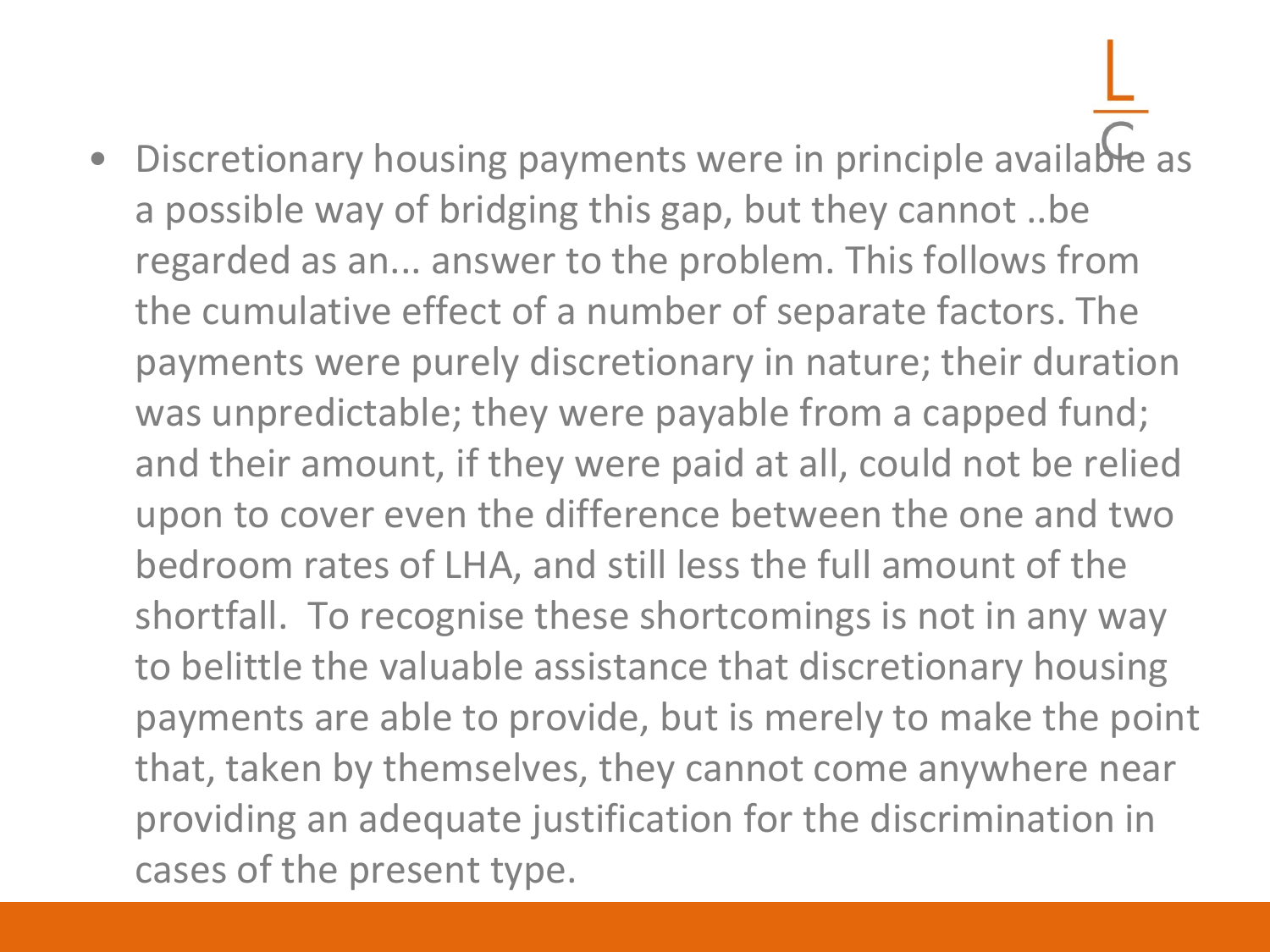"A further aspect of the problem is that housing, by its very nature, is likely to be a long term commitment. This is particularly so in the case of a severely disabled person, because of the difficulty in finding suitable accommodation and the probable need for substantial physical alterations to be made to the property in order to adapt it to the person's needs. Before undertaking such a commitment, therefore, a disabled person needs to have a reasonable degree of assurance that he will be able to pay the rent for the foreseeable future, and that he will not be left at the mercy of short term fluctuations in the amount of his housing-related benefits."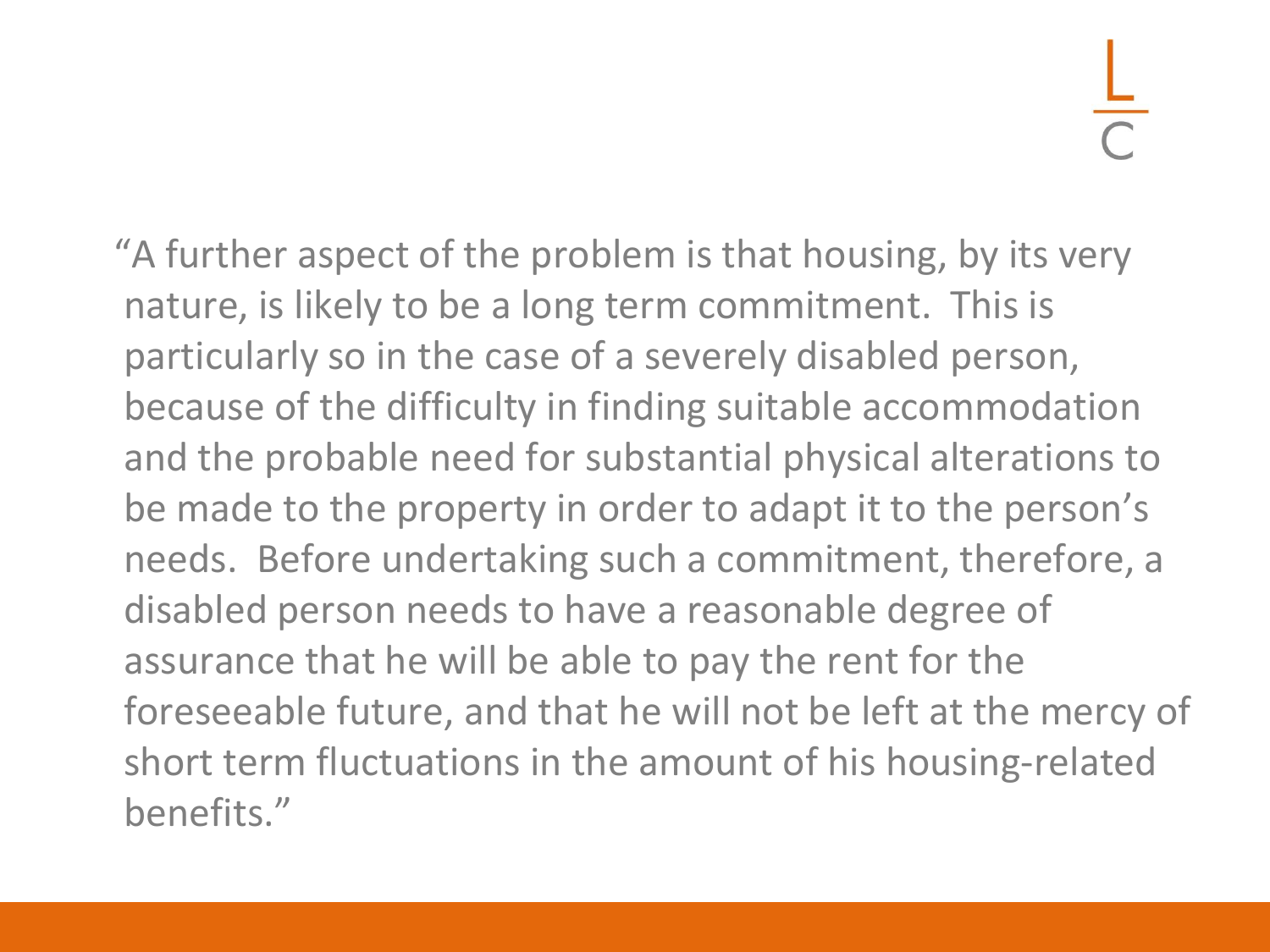- Two points emerge from this approach to justification.
- First, and even in a non HRA context, it is necessary to think hard about whether benefits given for one purpose can be regarded as available for another purpose. This is in fact already clear from next case
- Second, there will be cases where the objective needs of a claimant mean that there is an obligation on the state, as a whole, to provide the appropriate accommodation. This is likely to produce acute tensions as the effects of the benefits cap and the bedroom tax/spare room subsidy become clear – subject to the results of current legal challenges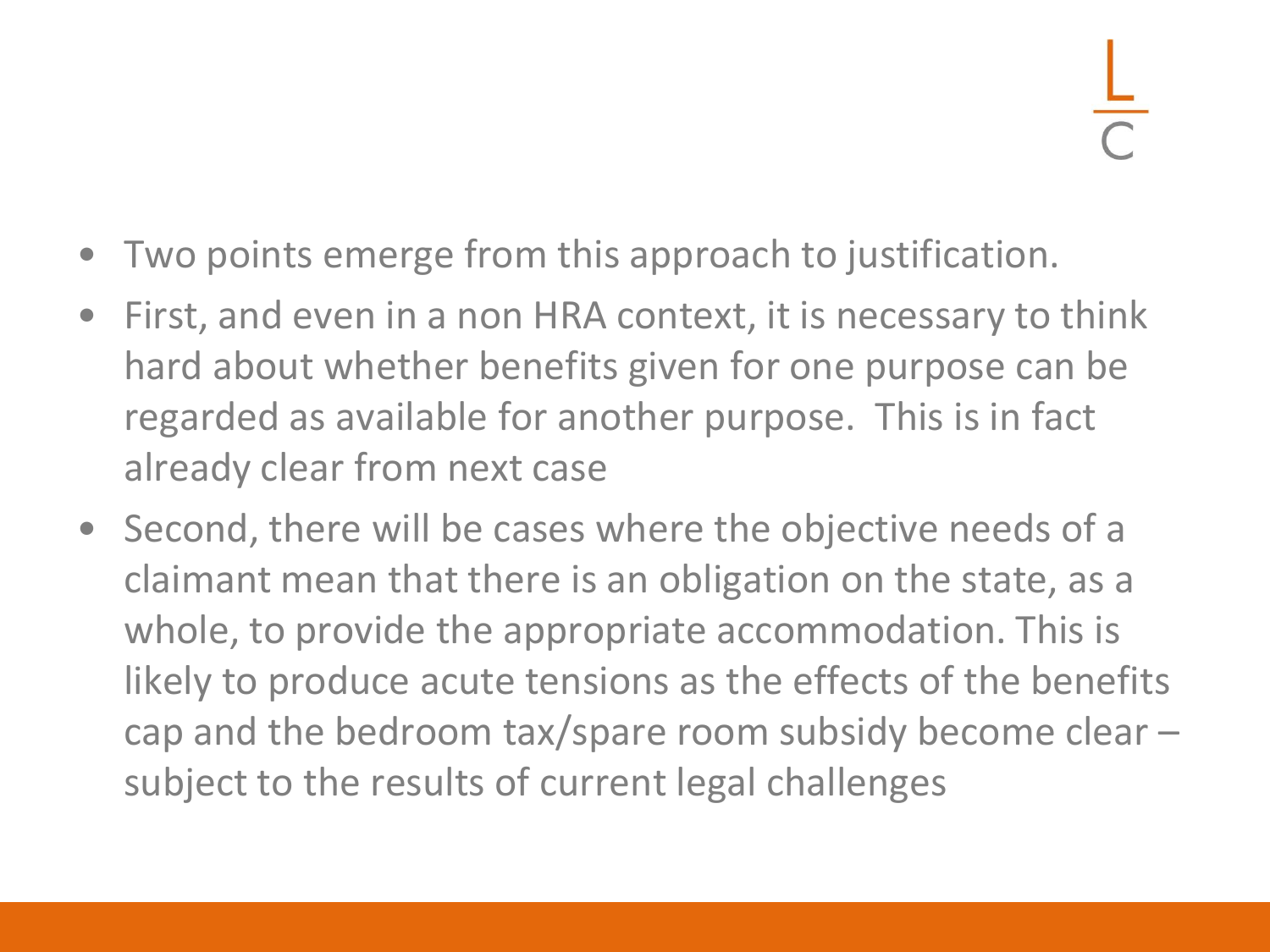# **R (Carton) v Coventry City Council 2001 4 CCLR 41**

• "The claimants challenge the introduction by the defendants on 3 January of this year of what the claimants contend is a substantially altered structure for charging for day care provision. The applications are made on two grounds. First, that it was unfair in the circumstances for the defendants to make substantial changes to their charging policy, to the claimants' detriment, without consultation; second, that it was irrational, unlawful and unfair for the defendants to apply a new charging policy, which treated as "income" available for care in the day, sums of Disability Living Allowance (DLA) paid in respect of watching over, or attention needed, at night, in connection with bodily functions."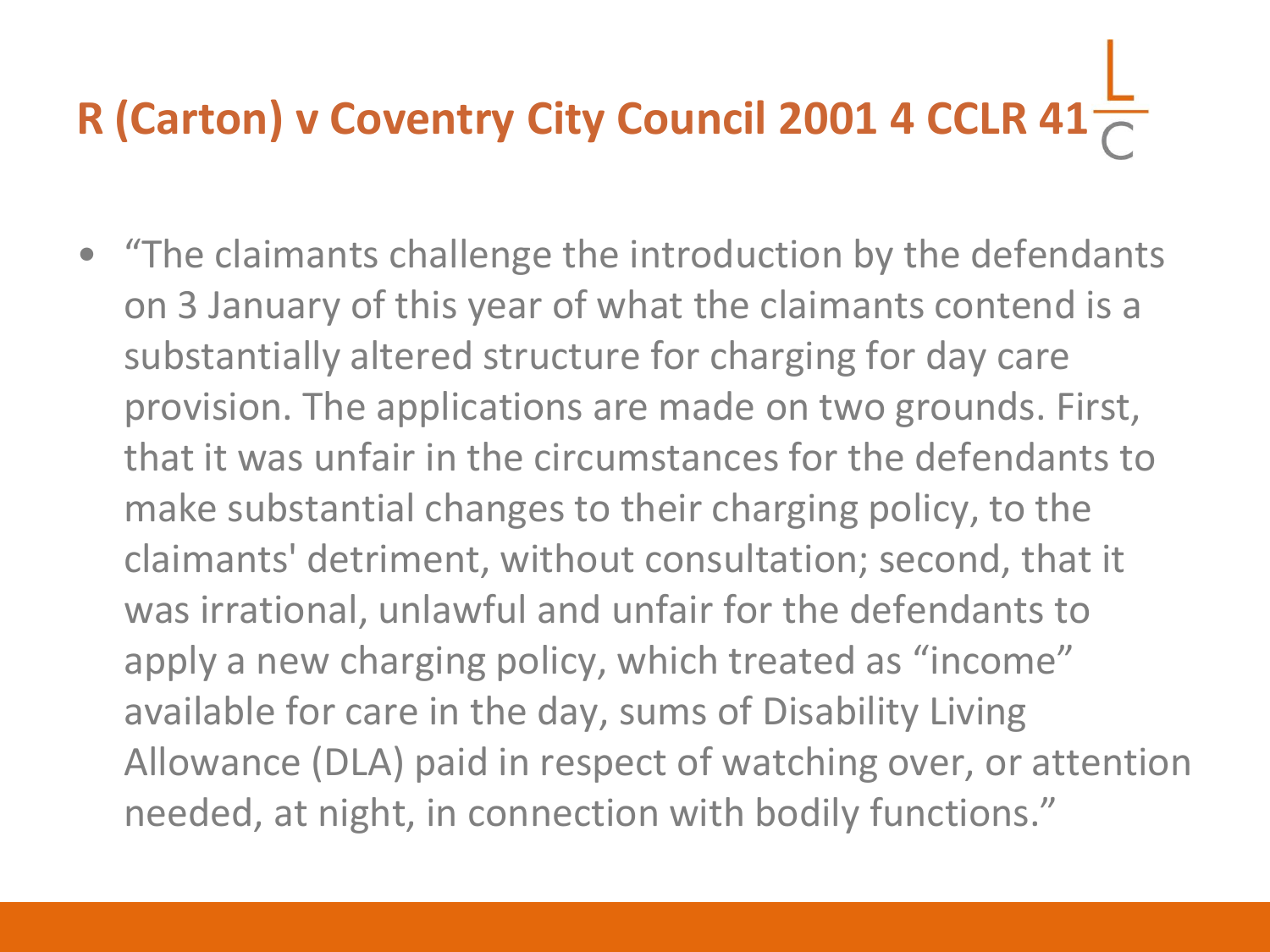- "18 These were indeed fundamental changes to the charging structure. In my view, fairness required that there should be proper consultation before they were introduced, and there was none. The changes adopted are more than a mere uprating: they constitute changes to the policy,……. To people in the claimants' position, they represent not only significant, but also substantial, changes. To them, these were not mere adjustments to the charges. They were fundamental changes. They were introduced unfairly,…..
- 19 Moreover, it was irrational, unlawful and unfair for the defendants to apply a new charging policy which treated as income available for day care sums of DLA paid in respect of night care."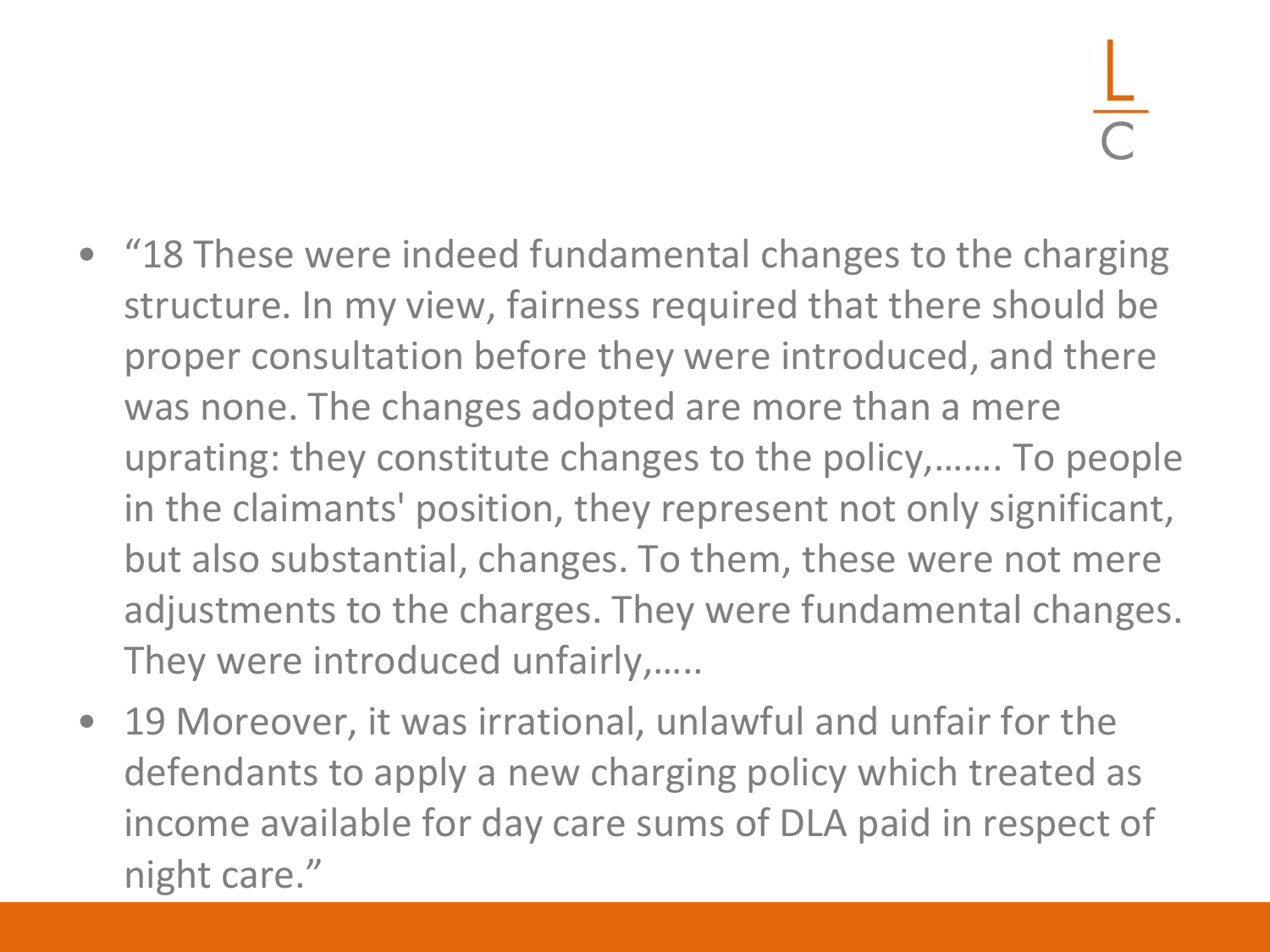- It is sensible to describe next the state of play in the challenges to the bedroom tax/spare room subsidy cases and the benefits cap
- The first is R (MA and others) v Secretary of State and Birmingham CC 2013 EWHC 2213 (QB). This is listed for hearing on 20<sup>th</sup> January
- The second is R(JS) and others v Secretary of State. Judgment is awaited from the Divisional Court.
- The terms in which Laws LJ accepted the justification in MA is important, and highlights the way in which LA's have been thrust into the firing line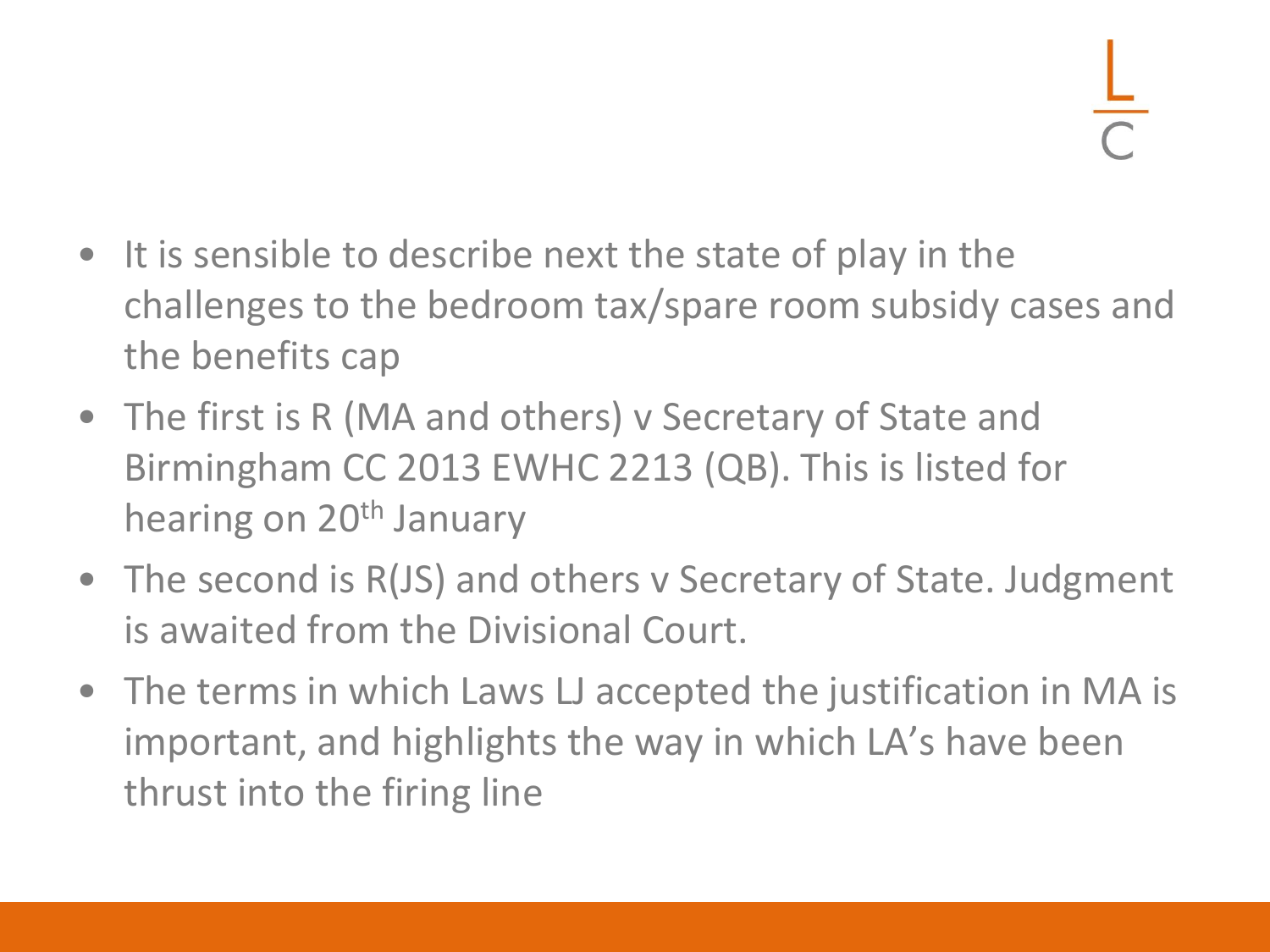• For reasons I have given, the absence of a precise class of persons (those who need extra bedroom space by reason of disability), which can be identified in practical and objective terms and sufficiently differentiated from other groups equally in need of extra space but for other reasons, does not take the case out of Article 14. But it is a very powerful factor upon the question of justification. In *Burnip* (or rather *Gorry*) the Court of Appeal was faced with a discrete group, exemplified by Mr Gorry's daughters: families with children who could not share a bedroom by reason of their disabilities. The court concluded that such persons suffered unlawful discrimination by the application of the private sector provisions equivalent to B13.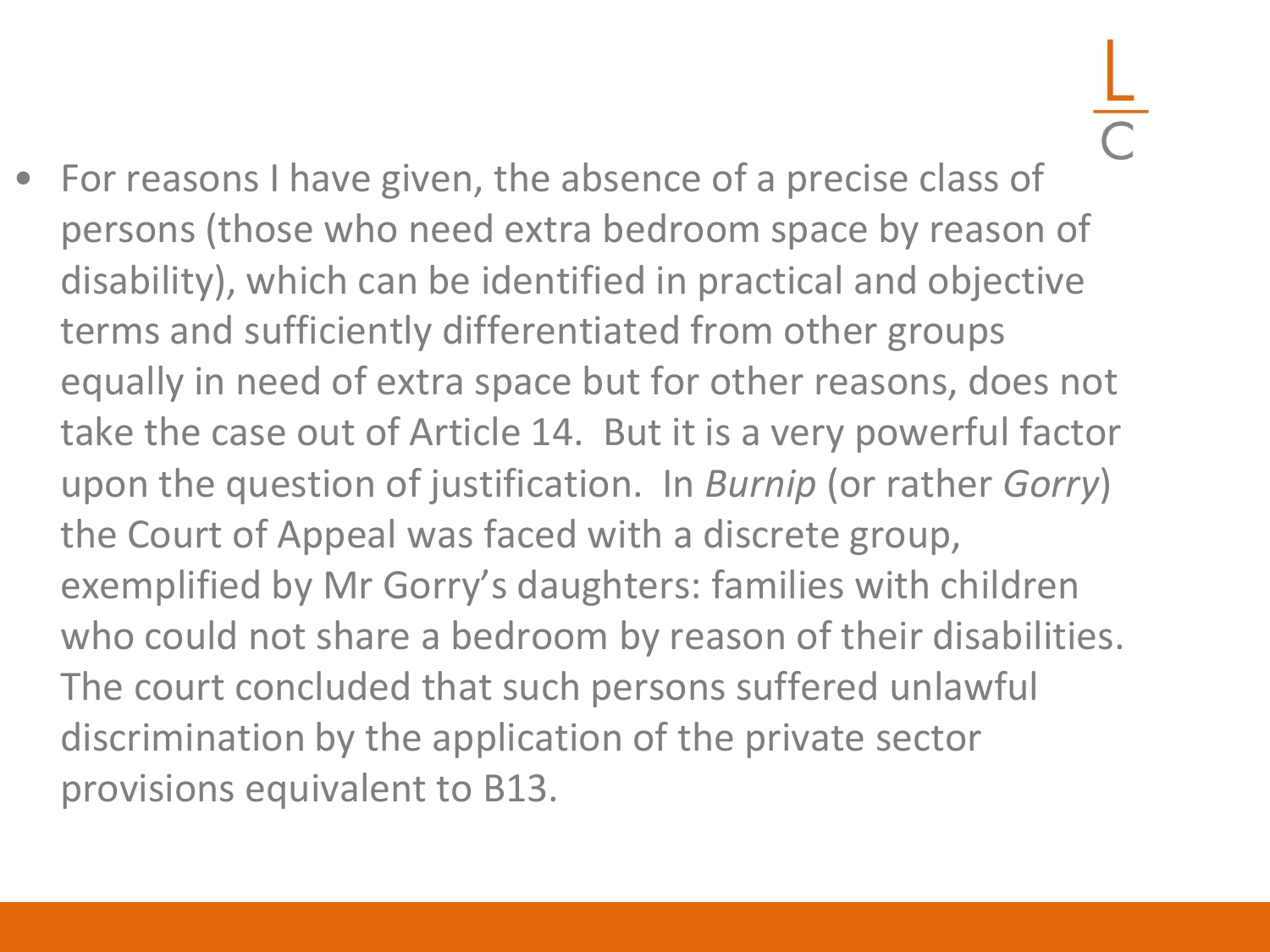But I do not accept that that approach can be applied here, where there is no such discrete group. The Secretary of State had, of course, nevertheless to consider carefully what steps to take in relation to disabled persons, and others, who would or might face real difficulties arising out of the cap – even though they could not practically be defined as a class. His provision of extra funding for DHPs and advice and guidance on its use cannot be said to be a disproportionate approach to the difficulties which those persons faced.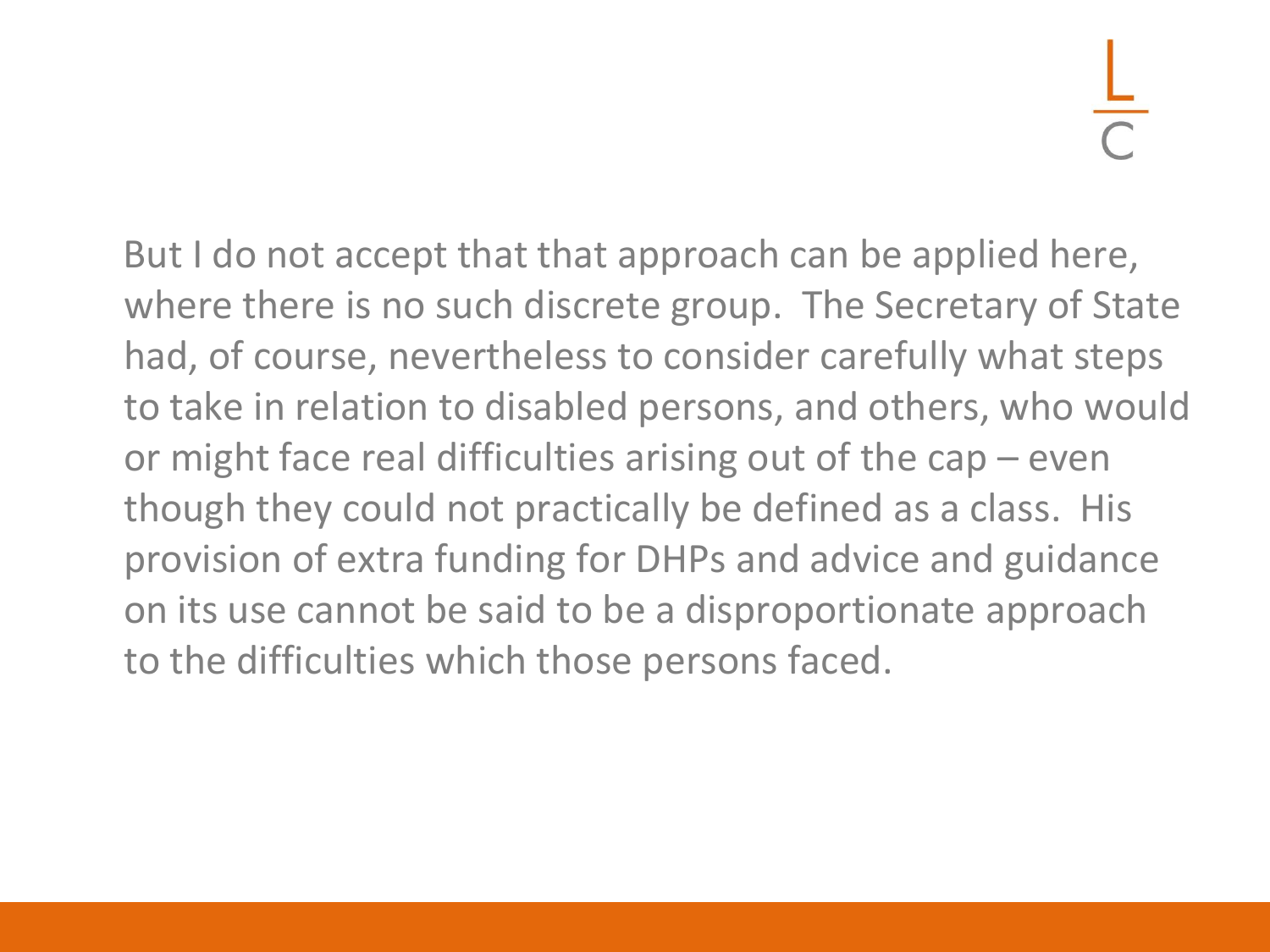- This approach will lead to arguments that the provision of DHPs is necessary, on particular facts, to avoid a breach of the ECHR. The disabled are a relevant group; but in the benefits cap cases Secretary of State accepted a disparate impact on women, especially single parents.
- It is likely that there will be challenges by claimants who claim to be part of a discrete group – eg adult couples who cannot share a bedroom because of the disability of one or both of them.